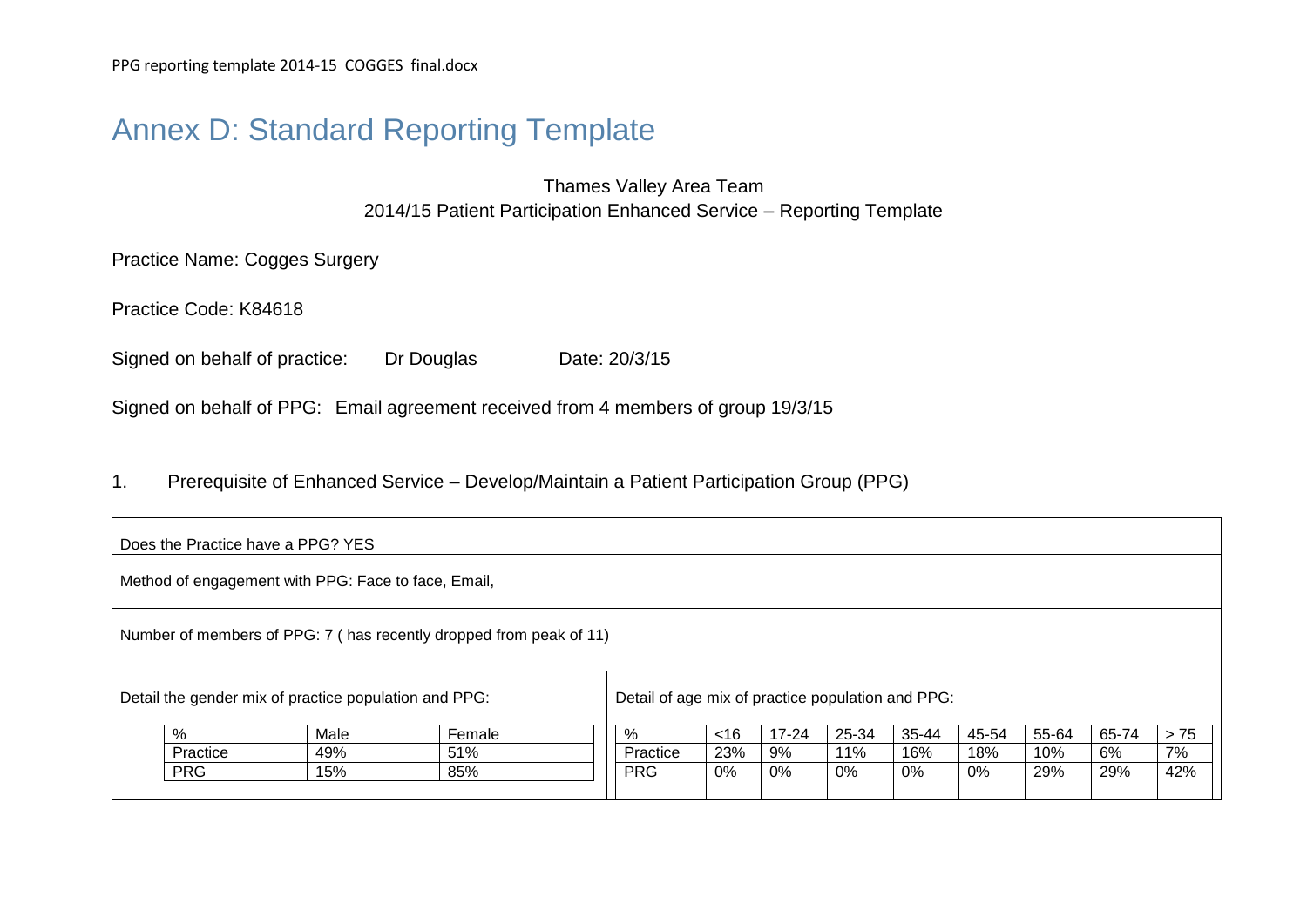Detail the ethnic background of your practice population and PRG:

|            | White                                  |       |                             |                | Mixed/ multiple ethnic groups |                         |                 |                |  |  |
|------------|----------------------------------------|-------|-----------------------------|----------------|-------------------------------|-------------------------|-----------------|----------------|--|--|
|            | <b>British</b>                         | Irish | Gypsy or Irish<br>traveller | Other<br>white | White &black<br>Caribbean     | White &black<br>African | White<br>&Asian | Other<br>mixed |  |  |
|            |                                        |       |                             |                |                               |                         |                 |                |  |  |
| Practice   | *35.7%<br>>90%<br>estimate<br>for all) | 0.2%  | 0%                          | 2%             | $0.1\%$                       | 0.1%                    | 0.1%            | 0.1%           |  |  |
| <b>PRG</b> | 100%                                   | $0\%$ | 0%                          | 0%             | 0%                            | 0%                      | $0\%$           | $0\%$          |  |  |

|            | Asian/Asian British |               |             |         |       |         | Black/African/Caribbean/Black British |              |      |       |
|------------|---------------------|---------------|-------------|---------|-------|---------|---------------------------------------|--------------|------|-------|
|            | Indian              | Pakistani     | Bangladeshi | Chinese | Other | African | Caribbean                             | Other        | Arab | Anv   |
|            |                     |               |             |         | Asian |         |                                       | <b>Black</b> |      | other |
| Practice   | $0.3\%$             | <u> 0.1% </u> | $0.1\%$     | 4%.ر    | 0.5%  | J.1%    | 0%                                    | 0.1%         | 0%   | 0.3%  |
| <b>PRG</b> | 0%                  | $0\%$         | 0%          | 0%      | 0%    | 0%      | 0%                                    | 0%           | 0%   | $0\%$ |

\*NOTE: 60% of patients have not provided their ethnic background. Of the patients who confirmed their ethnic background, 89% selected White British. The practice is predominantly White British and it is calculated that for the entire population the figure would significantly exceed 90% White British if all patients agreed to confirm their ethnic background.

Describe steps taken to ensure that the PPG is representative of the practice population in terms of gender, age and ethnic background and other members of the practice population:

Efforts have been made to attract younger adults to the group, and the meetings are held in the evenings to encourage this, however the feedback we received when inviting them to become involved was that many in this age group have children and are unable to attend due to these and other commitments. Every September we advertise the PPG to the local secondary schools and colleges and this has resulted in Year 8 students (who are interested in health related careers) joining the PPG in the past, although they tend to remain for only one year before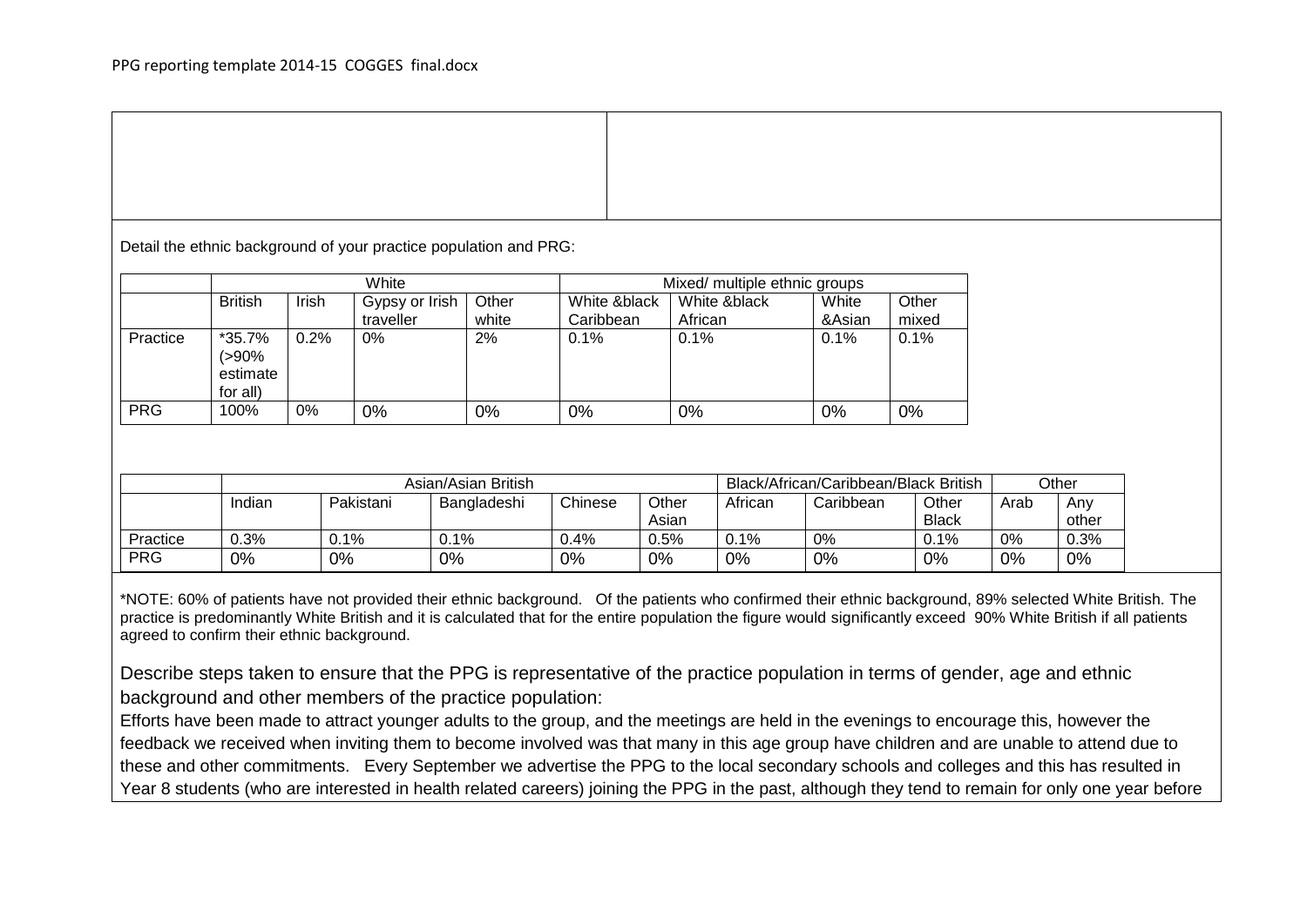#### leaving for university.

Approximately 8% of our patients do not live in Witney town and it is therefore pleasing to see that 2 members of our PPG live in a village and therefore may be able to provide a view on issues that are specific to rural living, that patients living in Witney may be unlikely to consider.

Are there any specific characteristics of your practice population which means that other groups should be included in the PPG? e.g. a large student population, significant number of jobseekers, large numbers of nursing homes, or a LGBT community? NO If you have answered yes, please outline measures taken to include those specific groups and whether those measures were successful:n/a

### 2. Review of patient feedback

Outline the sources of feedback that were reviewed during the year: Comments received from patients via postbox in waiting room. An email address for the Patient Group was set up and advertised in the practice leaflet, website and in the waiting room, however no emails were received.

How frequently were these reviewed with the PRG? At the quarterly meetings

#### 3. Action plan priority areas and implementation

#### Priority area 1

Description of priority area: recruitment of younger members to be targeted as part of a 'membership drive' and awareness raising exercise.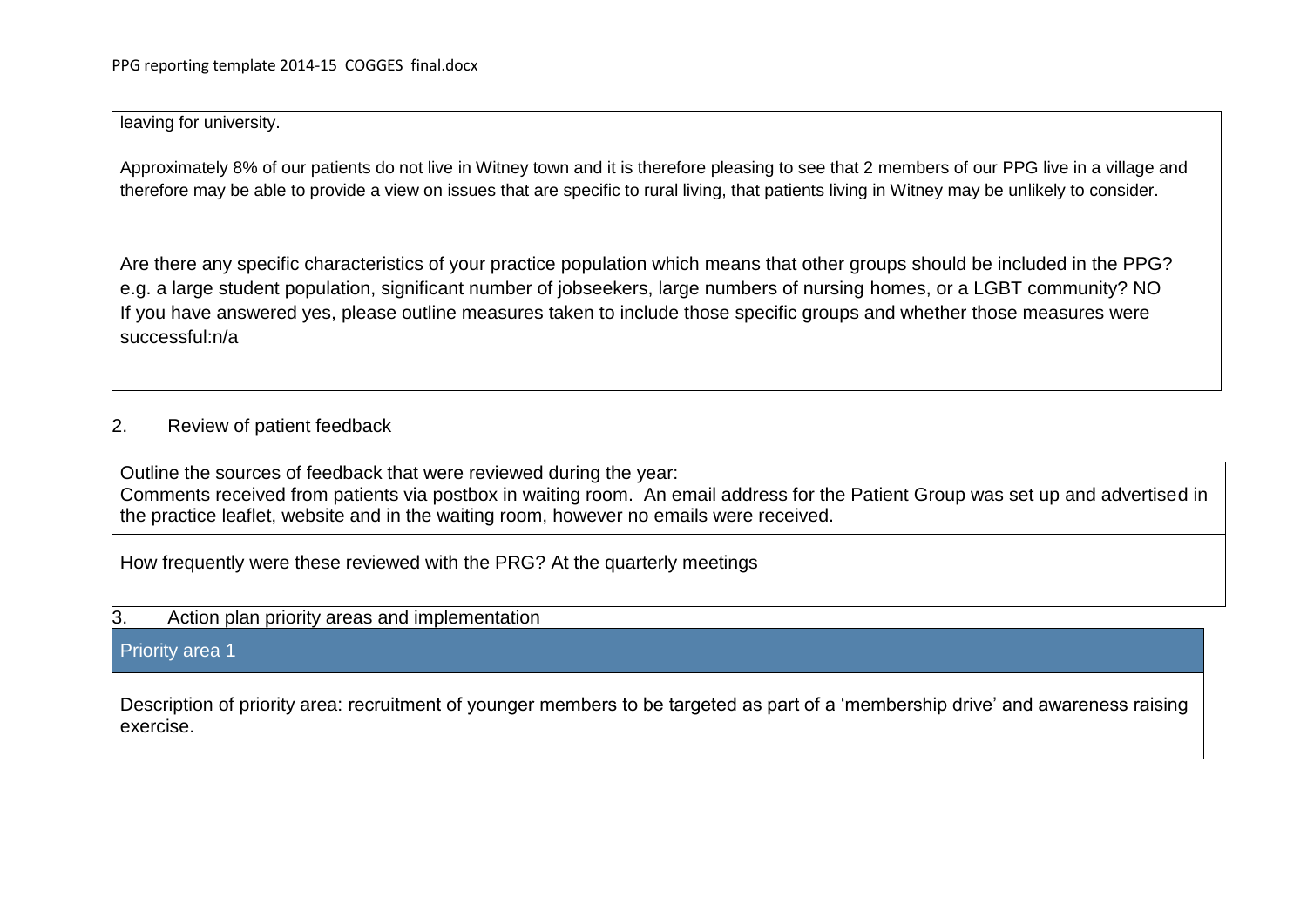What actions were taken to address the priority? **Agreed that the PPG and Practice would undertake a membership drive:** ideas for further discussion at next meeting e.g. tea party, new posters, explore possibilities to link into Blake School, Cogges Farm and Community Gardening events.

Result of actions and impact on patients and carers (including how publicised):

Progress so far:

Local primary school have confirmed that PRG members can have stall at upcoming fair to recruit new members.

#### Priority area 2

Description of priority area:

**Online appointments misuse:** concerns that some patients are booking appointments on a regular basis 'just in case they need to see a GP' and cancelling them online at last moment, thus depriving other patients of opportunities to book routine appointments who actually do have need to see GP.

What actions were taken to address the priority? Practice to audit this and bring results to future PRG meeting for further discussion.

Result of actions and impact on patients and carers (including how publicised): Not known yet – it is anticipated that patients who have been doing this will be identified and the reasons for their behaviour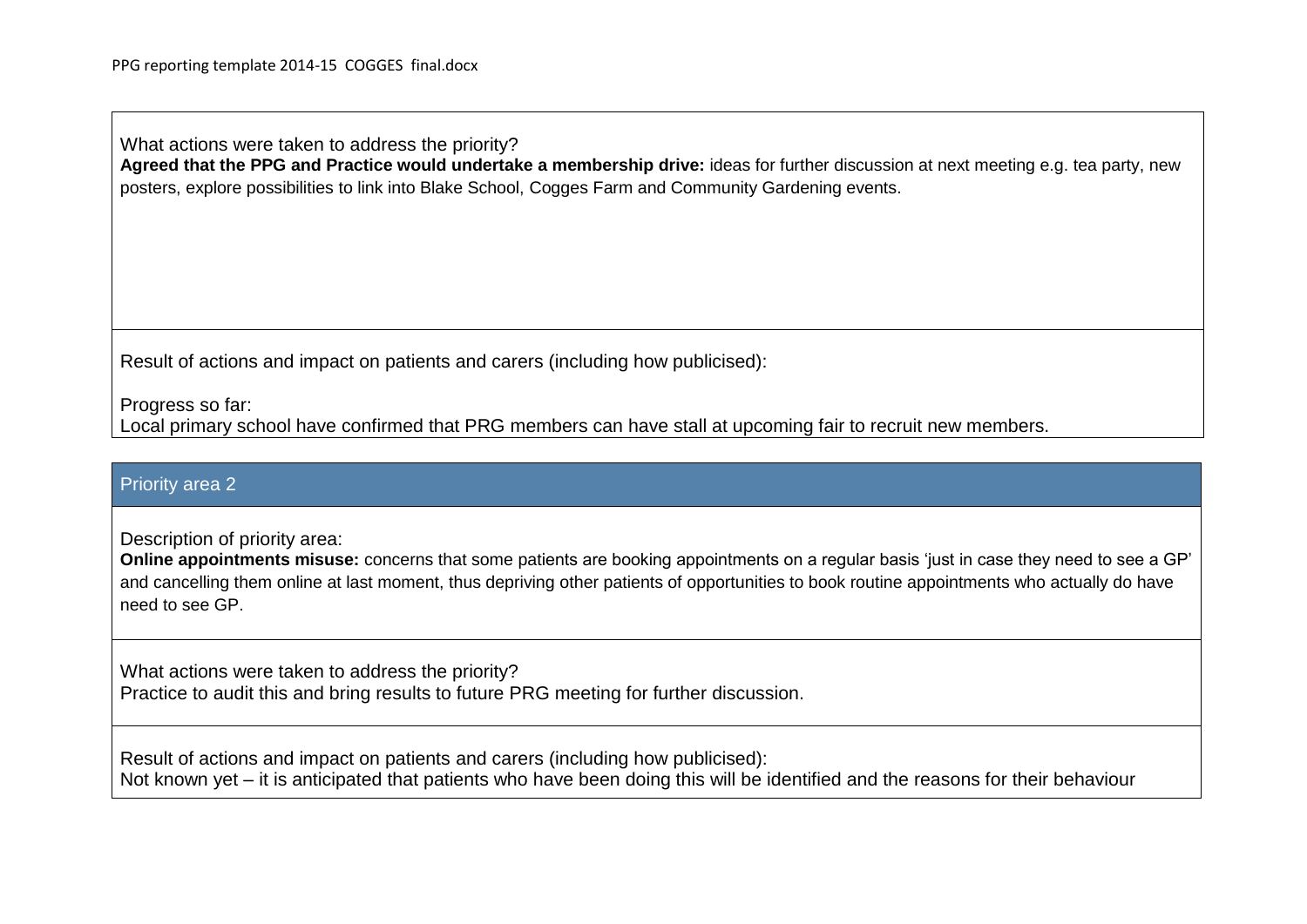discussed with them. This may result in offering education or alternative systems for patients to ensure that this is behaviour is not repeated inappropriately.

#### Priority area 3

Description of priority area:

**Concern that on some days patients can be waiting to be seen considerably after their booked appointment time.** 

What actions were taken to address the priority?

Practice will hold a Team Away Day and the focus will be on patient access including appointment scheduling and management of unplanned patient demand.

Practice to review information sheet entitled "Why surgeries run late" which is available to patients in waiting room explaining some of the reasons why this can happen.

Dr Hallett trial of 15 minute routine appointment is underway and will be reviewed after 3months – results will be brought back to PRG.

Result of actions and impact on patients and carers (including how publicised):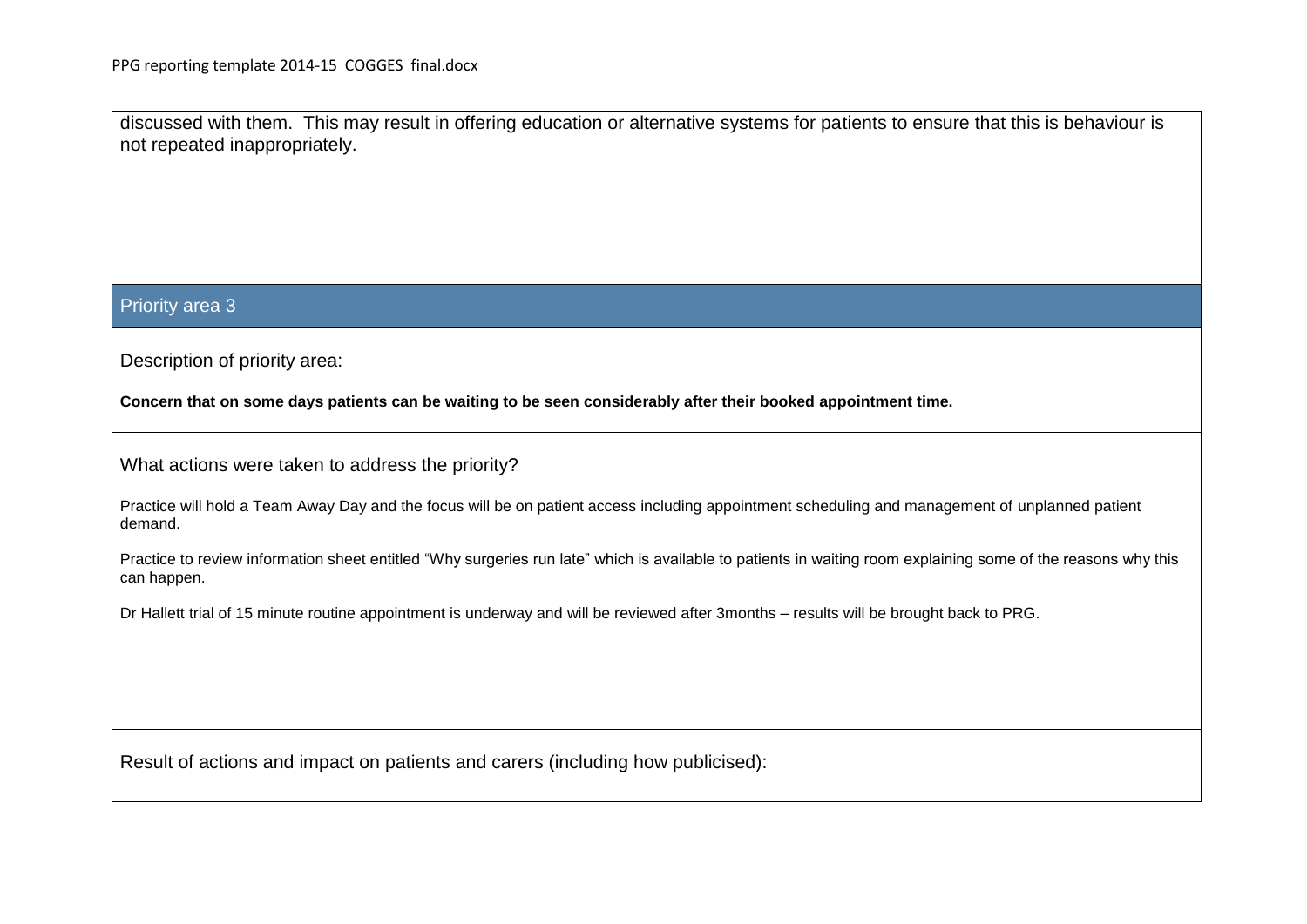Improved information available to patients explaining why surgeries may run late – available in waiting room and website.

#### Progress on previous years

If you have participated in this scheme for more than one year, outline progress made on issues raised in the previous year(s):

Patient Online Access has been promoted to support patients who are keen to order their repeat prescriptions online and book GP appointments.